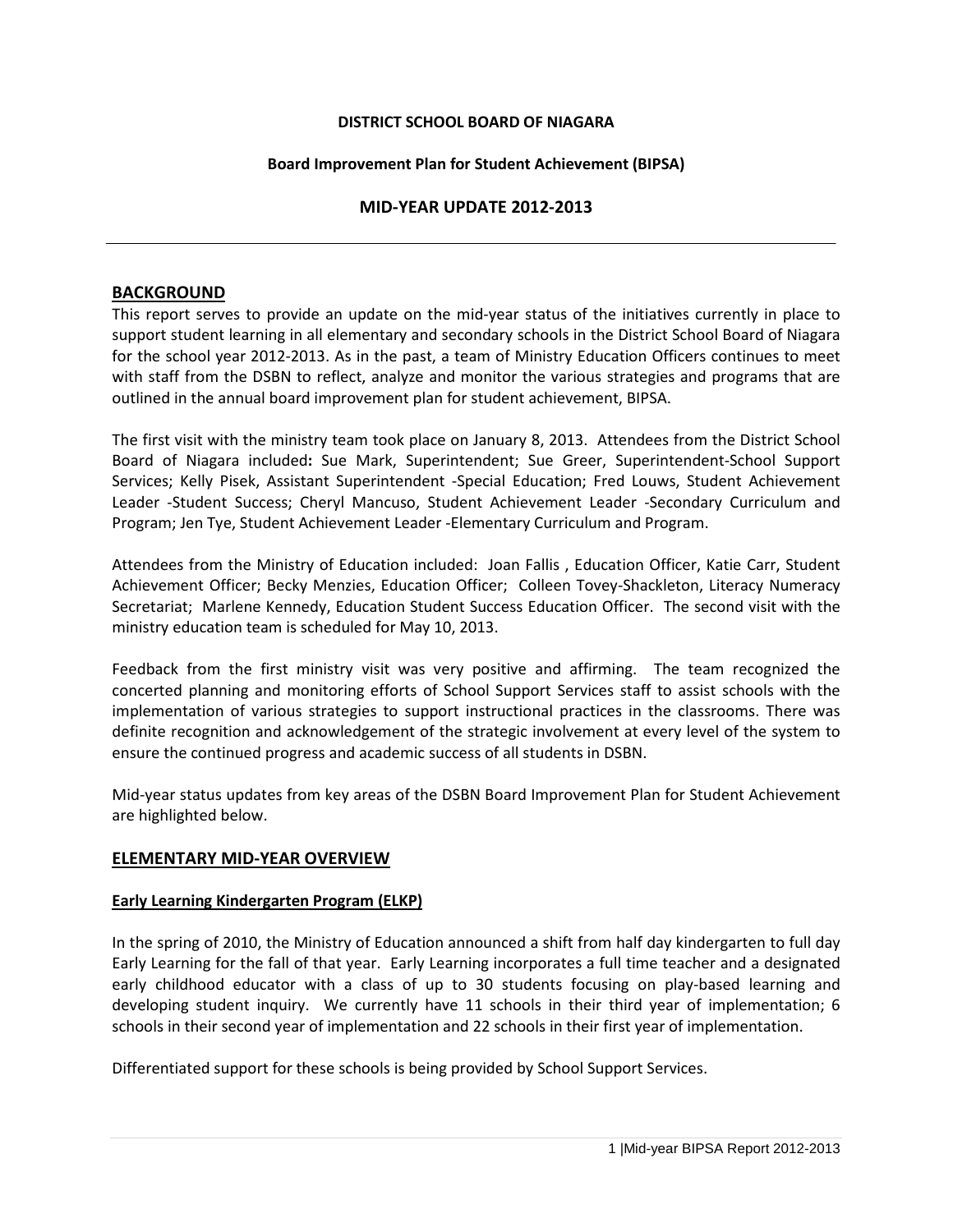# • **First Year of Early Learning**

All Early Learning educators in their first year of teaching Early Learning Kindergarten Program (ELKP) attended a team building workshop in September with Brad Kuhn which centered on team dynamics within the classroom. A subsequent session was held in the fall to provide educator teams with an introduction to the main components that are essential to successful Early Learning Programs. These teams will have four full days of in-services from February to June, 2013.

# • **Second Year of Early Learning**

Early Learning Kindergarten Program (ELKP) teams currently in their second year of Early Learning are involved in the pilot of a "Functional Screening" tool and strategies kit. They were engaged in a full day of professional learning on administrating the tool with their students and have two more release days for support around the screening tool and follow up using the data they have gathered. These educators will be involved in two additional days of professional learning in the spring based on their learning needs.

### • **Third Year of Early Learning**

Teams who are currently in their third year of Early Learning Kindergarten Program (ELKP) attended a full day learning opportunity in which educators were provided an update and clarification of ministry messaging around the components of the Early Learning Program. These teams will be taking part in Learning Groups based on topics generated from previous sessions. Educators will sign up for the topic of their choice.

#### • **Professional Development Day in November**

The November PD Day had an ELKP math focus with over 190 ELKP staff; in addition, other Kindergarten teachers came together to discuss block play, the big ideas in mathematics, technology and pedagogical documentation.

#### • **After School Workshops**

Numerous after school workshops focusing on Early Learning have been, and will continue to be, provided this year. Teachers currently in an Early Learning classroom and those starting in the future are all welcome to attend.

#### • **Instructional Coaching Support**

In December, a three day coaching session was held for coaches. Topics included classroom environment, student self-regulation, play-based learning, student inquiry and pedagogical documentation.

#### • **Administrator Support**

A series of four Administrator breakfasts have been scheduled monthly from February to May, 2013.

#### • **Superintendent Support**

The Early Learning Team from School Support Services is working with superintendents to deepen their understanding of the Early Learning program by accompanying them on classroom visits as well as engaging in discussions at the SO Professional Learning Communities (PLCs).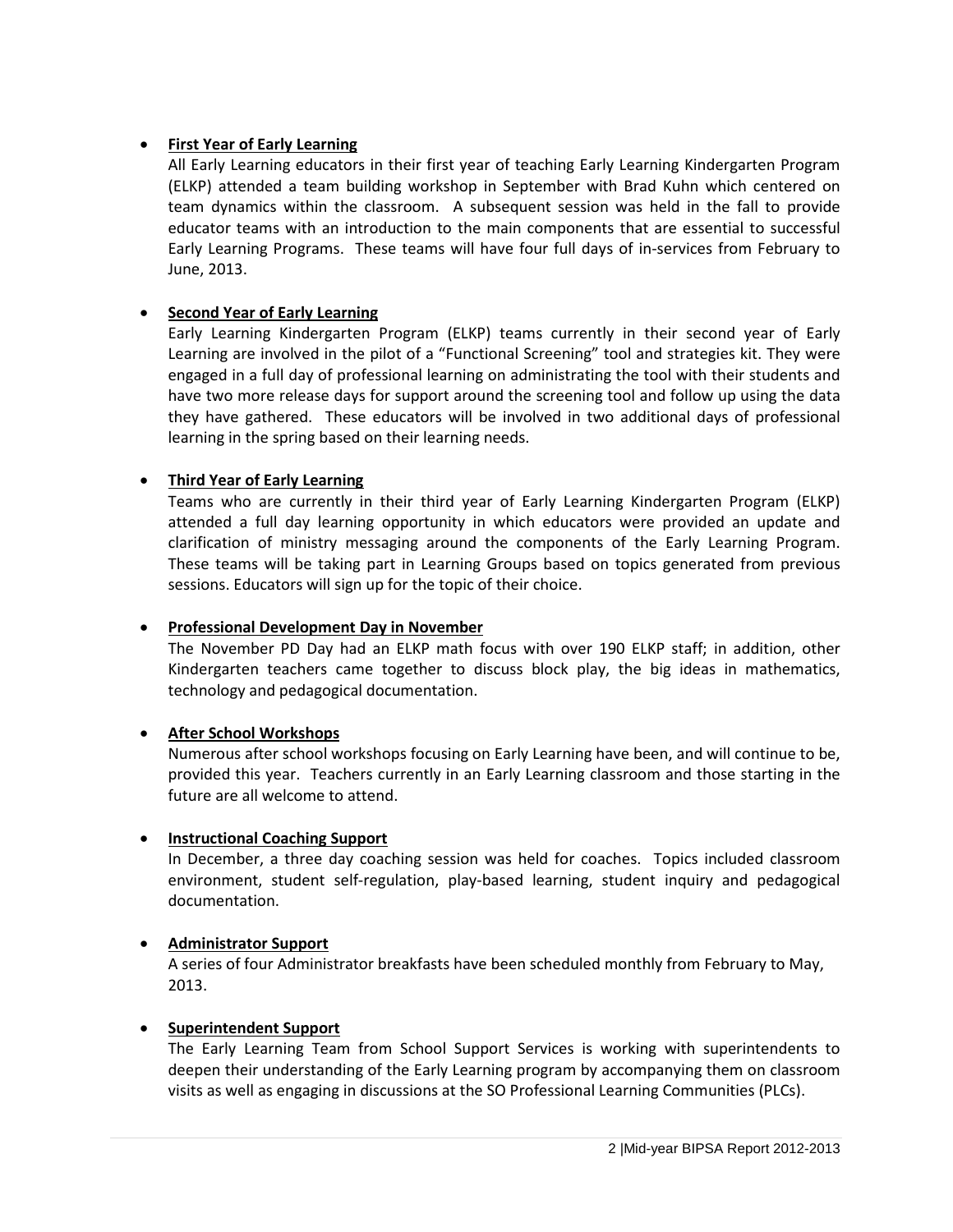### **Elementary Numeracy**

Teachers and administrators are working together to ensure that mathematics instruction supports student learning. Schools are focusing on instructional strategies that maximize the potential for success for all students. Mathematics is being investigated through contexts, problem based instruction, while promoting both conceptual understanding and procedural efficiency.

# • **School Improvement Plans**

All elementary schools have a numeracy plan as part of their school improvement plan which consists of a numeracy goal, strategies for achieving that goal and monitoring progress towards the goal. School teams participated in a half day of data analysis in September using EQAO and school based data to determine their school focus and numeracy goal. Professional Learning Communities happening at the school level focus on numeracy.

# • **Collaborative Inquiry Learning in Numeracy**

In 2011/2012, the DSBN moved toward providing professional learning opportunities through job-embedded Collaborative Inquiry Learning (CIL). Facilitated by members of School Support Services, instructional coaches and school administrators, teams of teachers pursued classroom embedded learning based on inquiries about strategies for meeting the identified, specific needs of their students.

Sixty-nine elementary schools have chosen to focus their Collaborative Inquiry Learning (CIL) on numeracy, investigating a variety of instructional strategies such as:

- Curriculum expectations including process skills and big ideas in mathematics as well as the achievement chart;
- Teaching mathematics in context; providing authentic learning experiences for students;
- Teaching through problem solving including the use of a congress, bansho and gallery walk;
- Implementation of teaching through problem solving, explicit instruction and practice throughout a unit;
- Assessment and evaluation in mathematics.

#### **Elementary Numeracy Workshops and Supports**

#### • **Instructional Coaching Support**

Instructional coaches in each of our elementary schools have been involved in supporting teachers in their mathematics instruction during PLCs, CILs and on an individual basis. Coaches have also been involved in a variety of professional learning sessions focused on support mathematics instruction in the classroom.

#### • **Cathy Fosnot Institutes**

We have been very fortunate this year to work with renowned mathematics educator, Cathy Fosnot around her "Contexts for Learning Mathematics" units. The **Contexts for Learning Mathematics** series uses carefully crafted math situations to foster a deep conceptual understanding of essential mathematical ideas, strategies, and models. Building on the ideals of a math workshop, each unit provides a two-week sequence of investigations, mini-lessons, games, and other contexts for learning.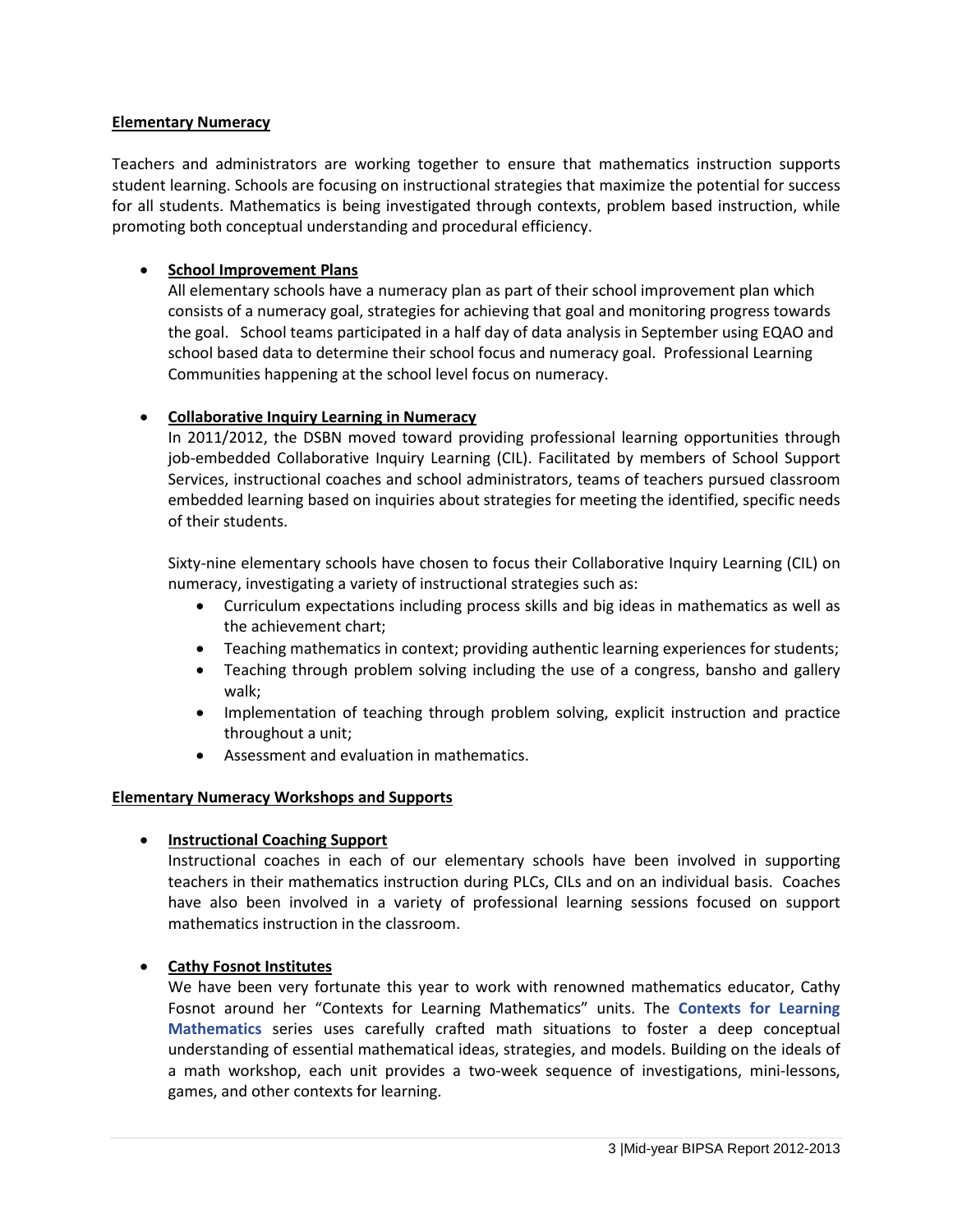This fall, Cathy Fosnot facilitated three day institutes on four occasions. In August, 50 teachers attended the Grade 1-8 institute; 45 teachers attended a Grade 1-4 institute in September; 48 teachers attended a Grade 5-8 institute in October; 20 instructional coaches and 12 School Support Services staff attended an institute focusing on coaching using the units.

Many of these units are being implemented throughout the system with success in terms of teachers growing in their instructional practice and students developing a deeper understanding of the mathematics.

# • **DreamBox Computer Program**

DreamBox is an adaptive online learning environment that fosters deep understanding of numeracy and supports the development of a variety of mental math strategies and automaticity of basic facts. It was developed by leading mathematics education experts, including Cathy Fosnot. The computer software complements the implementation of the "Contexts for Learning Mathematics" units in our system. Fifty-one of our elementary schools have purchased DreamBox for their grade 1-6 students to pilot this year. A half day of training was provided to one teacher per school and the instructional coaches.

### • **From Patterns to Algebra**

In response to a developing need in the area of the patterning and algebra strand, a research unit entitled "From Patterns to Algebra" was purchased for each school. It is a professional learning resource written by Dr. Ruth Beatty and Dr. Catherine D. Bruce that identifies how students construct algebraic reasoning beginning with patterning in the early grades. These detailed lessons have been designed to help students develop a deep understanding of linear relationships across the elementary and secondary grades.

One teacher from each elementary school and instructional coaches participated in a full day of professional learning in October where teachers constructed an in-depth understanding of each lesson in terms of the mathematics and the instructional strategies being used.

### • **November Professional Development Day with Numeracy Focus**

The PD Day on November  $16<sup>th</sup>$  was designated with a focus on numeracy. Teachers in all of our elementary schools engaged in learning about mathematics which centred on some of the items below:

- Numeracy in Early Learning;
- Cathy Fosnot units;
- From Patterning to Algebra unit;
- DreamBox;
- Problem Based Instruction;
- Effective Questioning;
- Student Feedback.

# • **A Window to Today's Mathematics Classroom - PIC Numeracy Presentation**

Below is a description of the presentation that was made for the Parent Involvement Committee (PIC) Conference in November. "What does mathematics instruction involve today? How is it similar to when you were in school? How does it differ and why? Come and be transported to today's classroom through video and children's work. Celebrate success. Share our optimism as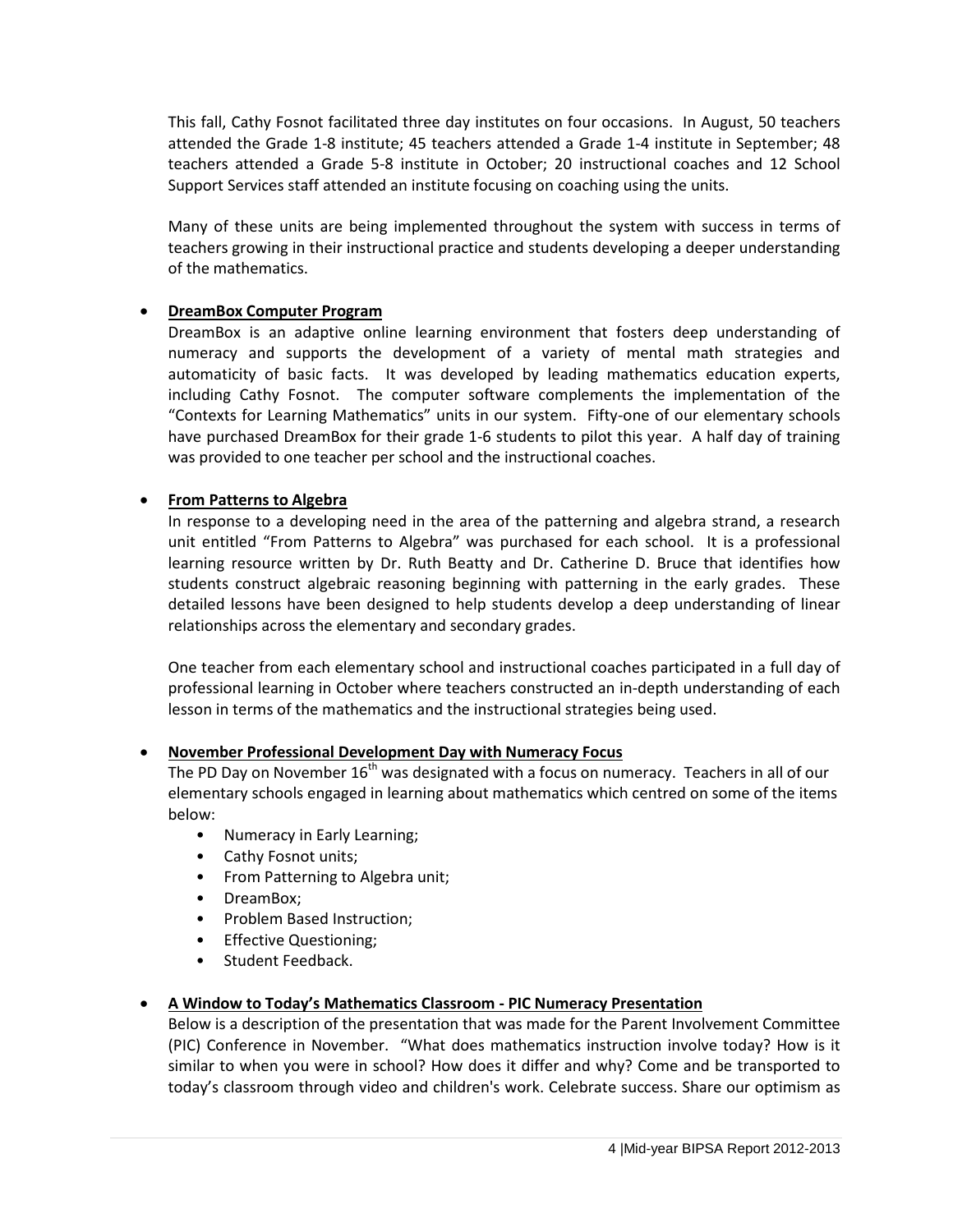we work with and support your children so that they can enter their world with mathematical confidence." (Nov. 2012)

### • **After School Workshops**

Numerous after school workshops focusing on "Proportional Reasoning" and "Operational Sense" have been, and will continue to be provided this year.

## **SECONDARY MID-YEAR OVERVIEW**

#### **Secondary Numeracy**

Teachers and administrators are working collaboratively to ensure that mathematical instruction is supporting the needs of all learners. This year the unpacking of EQAO data was completed on an individual school basis (half day session). The secondary math consultant and math resource teacher visited each school early in the year to meet with the school's numeracy team and administration. Teams analyzed their school and board data to determine areas of strength and areas for improvement. Individual school unpacking provided the opportunity for rich discussion around instructional strategies and practices used in each school. This has provided School Support Services the information needed to assist in providing supports for individual schools.

### • **School Improvement Plans**

All secondary schools have a numeracy plan as part of their school improvement plan. Through the analysis of data which took place at the half day EQAO unpacking session, an evidence based numeracy goal has been set by each school. Goals differ between schools based on the needs and profiles of the learners in each site. In addition to the goal, strategies for achieving the goal and monitoring progress have been established.

#### • **Teacher Learning and Leadership Programs (TLLP)**

Two secondary schools are participating in a Teacher Learning and Leadership Program (TLLP) with their feeder school colleagues on a math focus. These programs have been designed, submitted and led by teachers. The secondary math consultant and resource teacher are attached to both.

#### • **Teacher Lead Projects (TLP) – Instructional Coaches**

More than half of secondary instructional coaches are either leading a school based math focused coaching project or have members from the numeracy team participating in the coaching project. Coaches have participated in professional learning sessions on supporting effective instruction in the classroom. All coaches have been working with Steven Katz. Five members of School Support Services are attached and working collaboratively with the coaches, providing support and monitoring progress.

#### **Secondary Numeracy Workshops and Supports**

#### • **Administrators**

The October professional development day consisted of a numeracy focus. School Support Services provided a learning session for administrators during their September Area 5 meeting to assist with their upcoming numeracy professional learning session with staff.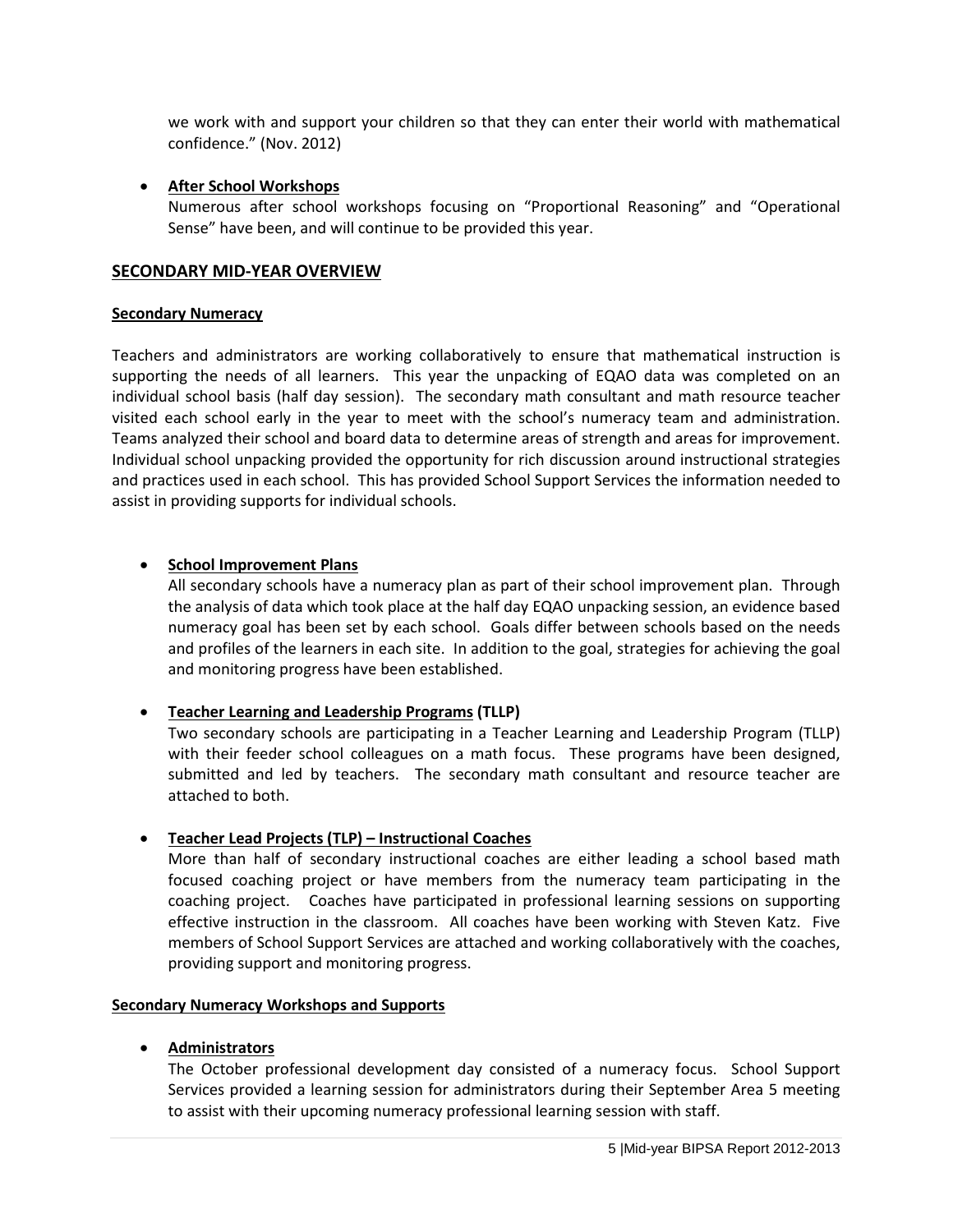The learning session focused on

- What it means to be numerate;
- How numerate Canadian's are;
- DSBN statistics for applied and academic math students and their ability to make connections between what they have learned and the world around them;
- Effective questioning and its importance;
- The importance of the mathematical processes in building new knowledge and skills based on prior knowledge;
- How all teachers regarding of discipline can assist in improving numeracy;
- Numeracy connections in the curriculum.

# • **Teachers**

School Support Services has run workshops on Patterning and Algebra in the fall along with a workshop on Generating Discussion and Problem Solving in the Math Classroom. Teachers received resources from their session including 5 *Practices for Orchestrating Productive Mathematics Discussions* by Margaret S. Smith and May Kay Stein. In addition, School Support Services has continued to work directly with teachers in approximately seven of our schools throughout the school year.

# • **Students**

The After Hours Numeracy Program is running in schools to assist students with EQAO along with providing extra support for successful course completion. Homework Help has been running since September 23, 2012, Sunday through Thursday evening (5:30 p.m. – 9:30 p.m.). Currently, there are 4175 students, grades  $7 - 10$  who have registered and been on the site at least once.

# • **Additional School Based Initiatives that Support Numeracy**

The Student Success School Support Initiative (SSSSI), Demonstration of Learning and Critical Thinking projects all focus on effective strategies that will improve student achievement and engagement. These initiatives will support numeracy within each school. Ongoing monitoring and dialogue among all partners has been crucial to gains in numeracy goals.

# **Secondary Literacy**

Teachers and administrators are working collaboratively to ensure that effective literacy strategies are being used to support the needs of all learners. This year the unpacking of Ontario Secondary School Literacy Test (OSSLT) data was completed in two ways during early fall. The English/Literacy Consultant visited each Specialized School to Work Program (SSTW) school individually along with St. Catharines Collegiate (half day session) and met with the school team and administration. The remainder of the school teams unpacked in small groups (half day sessions). Teams analyzed their school and board data to determine areas of strength and areas for improvement. A focus of discussion was placed on the applied and Specialized School to Work Program (SSTW) level student, identified students and English language learners. Discussion around instructional strategies and practices used in each school took place. The information from these sessions assisted School Support Services in identifying supports required for individual schools.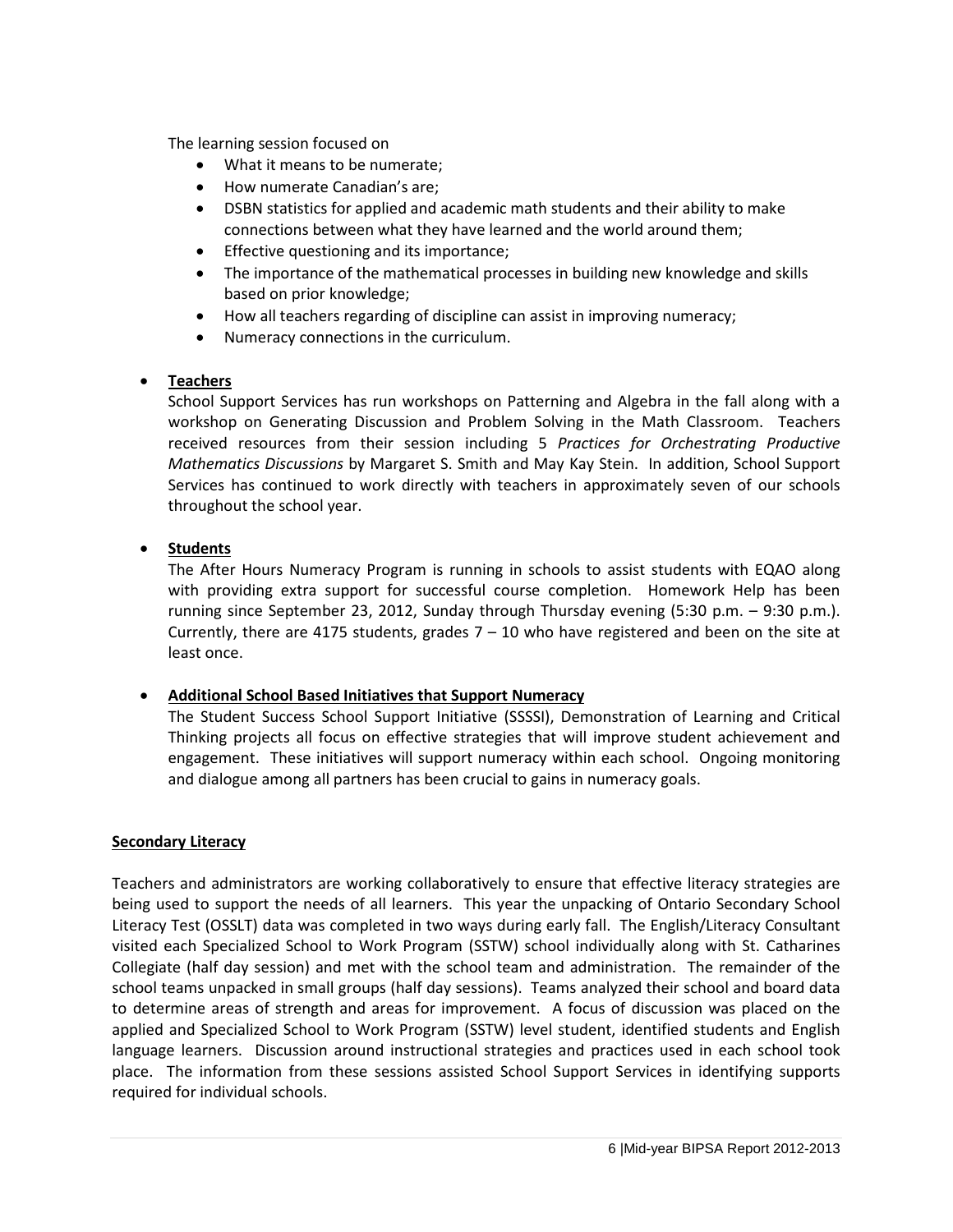### • **School Improvement Plans**

All secondary schools have a literacy plan as part of their school improvement plan. Through the analysis of data which took place at the half day EQAO unpacking session, an evidence based literacy goal has been set by each school. Goals differ between schools based on the needs and profiles of the learners in each. In addition to the goal, strategies for achieving the goal and monitoring progress have been established. Literacy strategies are embedded through all subject areas.

## • **Teacher Lead Projects (TLP) – Instructional Coaches**

Within each Teacher Lead Project (TLP), the strategies being used will assist students in their overall literacy development and refinement.

#### **Secondary Literacy Workshops and Supports**

### • **Administrators**

The October and November Area 5 meetings contained a learning segment for administrators on how to support the identified and English language learners. The information delivered was prepared for administrators to share with their teaching staff.

*Learning Session: Understanding and Supporting Student Learning Profiles in the Classroom* The learning session was delivered by Dr. Lisa Linders and our Special Education Consultant. The session focused on:

- Building and understanding of student learning profiles and the importance of differentiated instruction and accommodations;
- Profiles for the average learner, learning disabled, mild intellectually disabled, developmentally disabled and the gifted student were examined;
- Characteristics of students with each of these profiles was discussed;
- Key teaching strategies for assisting students with these profiles;
- Accommodations that are available on the Ontario Secondary School Literacy Test (OSSLT) were reviewed and the importance of regular and consistent use of these accommodations throughout students regular school program.

#### *Learning Session: Supporting Our English Language Learners*

The learning session was delivered by our Consultant of Cultural and Linguistic Diversity. The session focused on:

- What exactly it means to be an English language learner;
- The profile of English Language Learners (ELL) in the DSBN;
- The most common first languages within DSBN;
- The importance of knowing a student's first language. What that language tells us;
- How to provide support for English Language Learners (ELL);
- How to access English Language Learner (ELL) data in Trillium;
- When English Language Learners (ELL) should be writing the Ontario Secondary School Literacy Test (OSSLT);
- Awareness of Settlement Workers in Schools (SWIS) and their role.

#### • **Teachers**

School Support Services has run workshops on Supporting the Applied Learner in the fall. In addition, consultants, resource teachers and the itinerant teacher for English Language Learners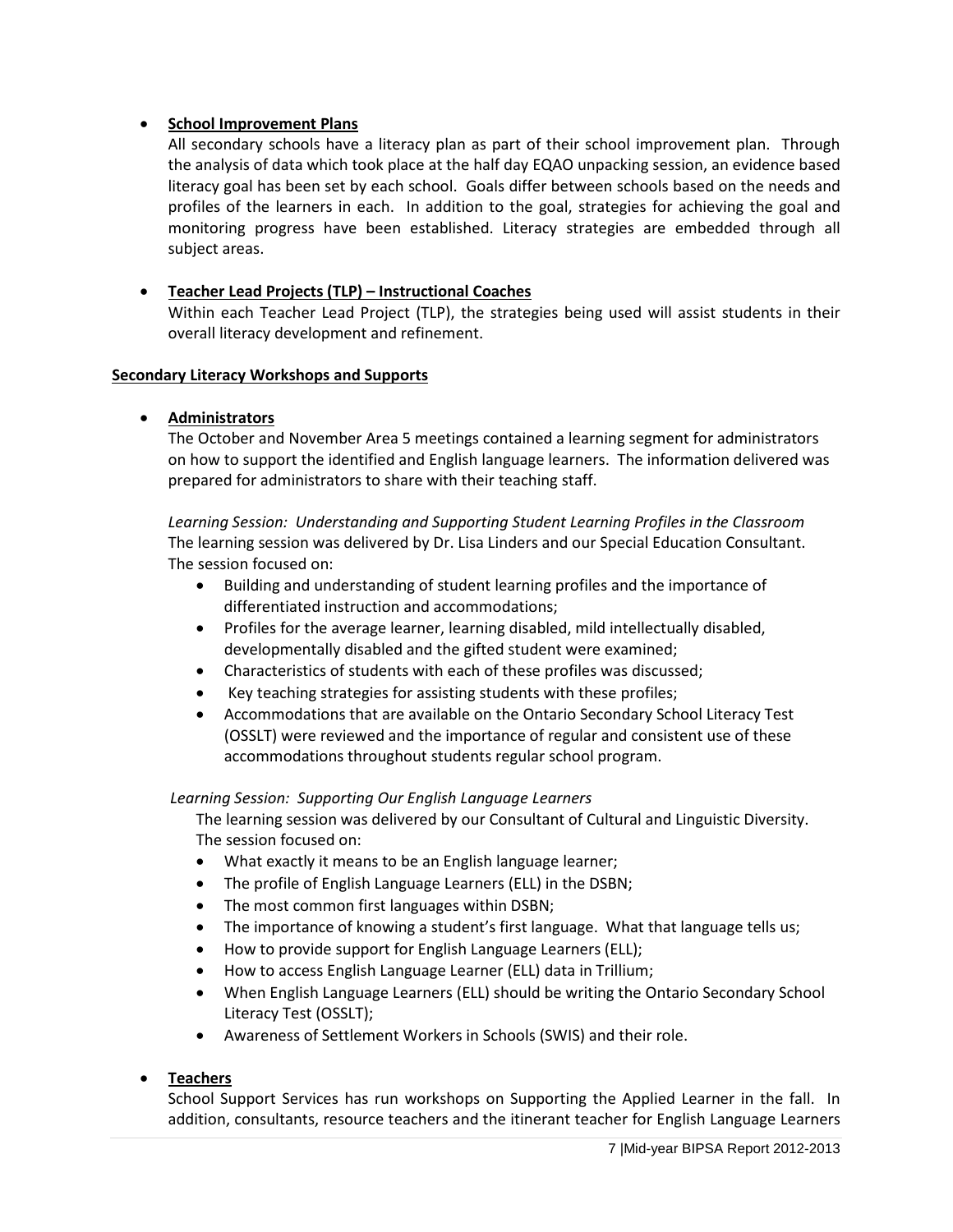(ELL) have been accessible to schools to work with individuals and school teams. Settlement Workers in Schools (SWIS) are available to assist with communication and problem solving with parents and students where needed. Support for teachers using the Empower Program is ongoing through School Support Services release time and assistance from Sick Kids. The Empower Program works with students who are unable to read. It takes students from the phonemic awareness stage to comprehension and critical thinking strategies.

# • **Students**

The After Hours Literacy Program is available to all schools to assist students with Ontario Secondary School Literacy Test (OSSLT) preparation and to provide extra support for successful course completion. The Empower Program is available to our Specialized School to Work (SSTW) schools, and where student numbers warrant it being taught in order to close the gap in literacy for this group of students.

# • **Additional School Based Initiatives that Support Literacy**

The Student Success School Support Initiative (SSSSI), Demonstration of Learning and Critical Thinking projects all focus on effective strategies that will improve student achievement and engagement. These initiatives will support literacy within each school. Ongoing monitoring and dialogue among all partners have been important in the gains in schools' and board's literacy goals.

#### **Secondary Critical Thinking Initiative**

During the 2011-2012 school year, additional opportunities were provided to secondary teachers and administrators to participate in Critical Thinking sessions run by Usha James and Garfield Gini-Newman from the Critical Thinking Consortium out of OISE. Critical Thinking became a focus in each subject council. Development and implementation of critical thinking initiatives and challenges were taking place within our secondary schools. For the 2012-2013 school year the focus on Critical Thinking continued for secondary with 6 full day sessions being designed for teachers and administrators.

# • **Area of Focus**

Through analysis of DSBN data it was determined that the focus of the sessions would be on the applied level learner in grades 9 and 10. The subject areas of English, Geography, History and Science were selected to participate.

# • **Participants**

In order to keep the numbers reasonable due to space and effective group size each school was asked to send:

- One teacher from English;
- One teacher from Geography or History;
- One teacher from Science;
- The Coach;
- One administrator.
- In addition a focus group for Grade 10 Civics and Careers were selected to participate. Administrators selected their teachers and participant experience with Critical Thinking ranged from no prior experience (approximately 25% of the group) to multiple sessions of Critical Thinking training.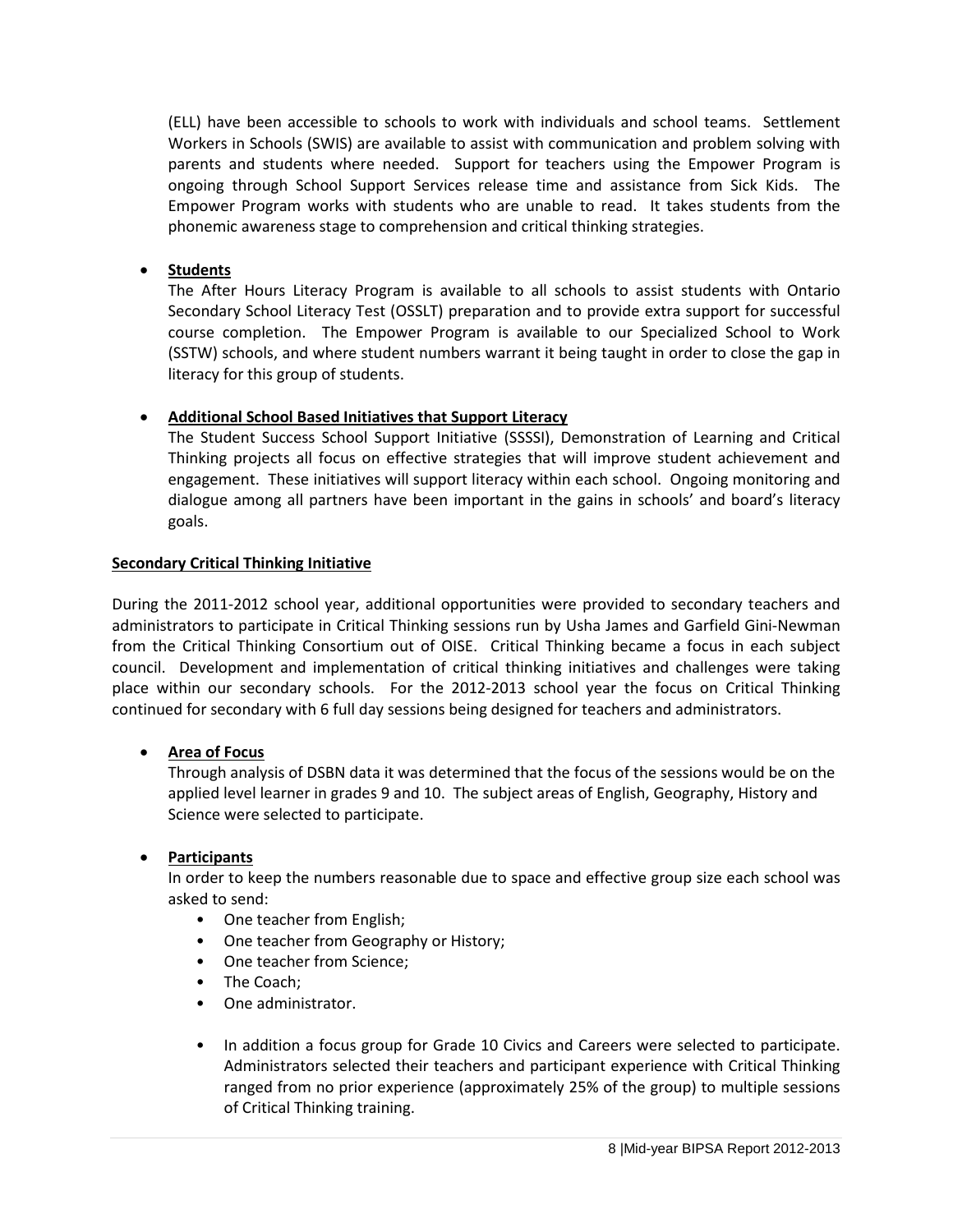• 84 teachers and 20 administrators were participating. In addition, 14 members from School Support Services participated and acted as facilitators and curriculum supports in each group.

# • **Objective of the Sessions**

To have teachers and administrators:

- Develop an understanding of the Critical Thinking Model;
- Apply the Critical Thinking Model to create rich and engaging learning opportunities for students in applied courses;
- Develop an understanding of the Cascading Curriculum Model (similar to backward design);
- Use the Critical Thinking and Cascading Curriculum Models to develop powerful curriculum.

# • **Sessions**

The first two sessions took place before the project was placed on hold. Session one focused on an overview of the Critical Thinking Model. Participants worked collaboratively within their school teams reflecting on student engagement and questioning techniques. Critical Thinking vocabulary was introduced and participants worked on developing critical challenges. Participants moved into subject groupings and worked on subject specific critical challenges. The Cascading Curriculum Model was introduced during this session. The focus of session two started with framing the overarching critical challenge for their subject. Participants worked in their teams utilizing the cascading framework to assist with planning out their critical challenge. Applying criteria for judgment was introduced and multiple strategies were shared that could be used in assisting with critical thinking. The importance of developing a community of thinkers was discussed and strategies on how to create this were shared.

The energy from the first two sessions was very positive. Participants were engaged to the very end of each session and feedback was collected through an exit card. The learning that took place was being transferred back into teacher classrooms and sharing with the entire staff occurred in a number of schools.

# • **Exit Card/Feedback**

All participants were set up with an account on the Desire 2 Learn (D2L) platform. The purpose of this was to build awareness of D2L and its capacity to assist in the delivery of engaging curriculum. Participants can post and share resources through this site along with asking questions of Garfield Gin-Newman or any other participant. All session resources were placed on the platform including the exit cards.

#### **Examples of Feedback Received**

Three words that described today and what was the most significant thing you learned or liked about today:

#### *Engaging, Useful, Creative:*

"I learned a lot of ways that teachers can begin tweaking, and inserting critical thinking into their programs. What critical thinking is and what it is not. As well as some very excellent starting points, entry points to begin investigating with staff (instructional coach)."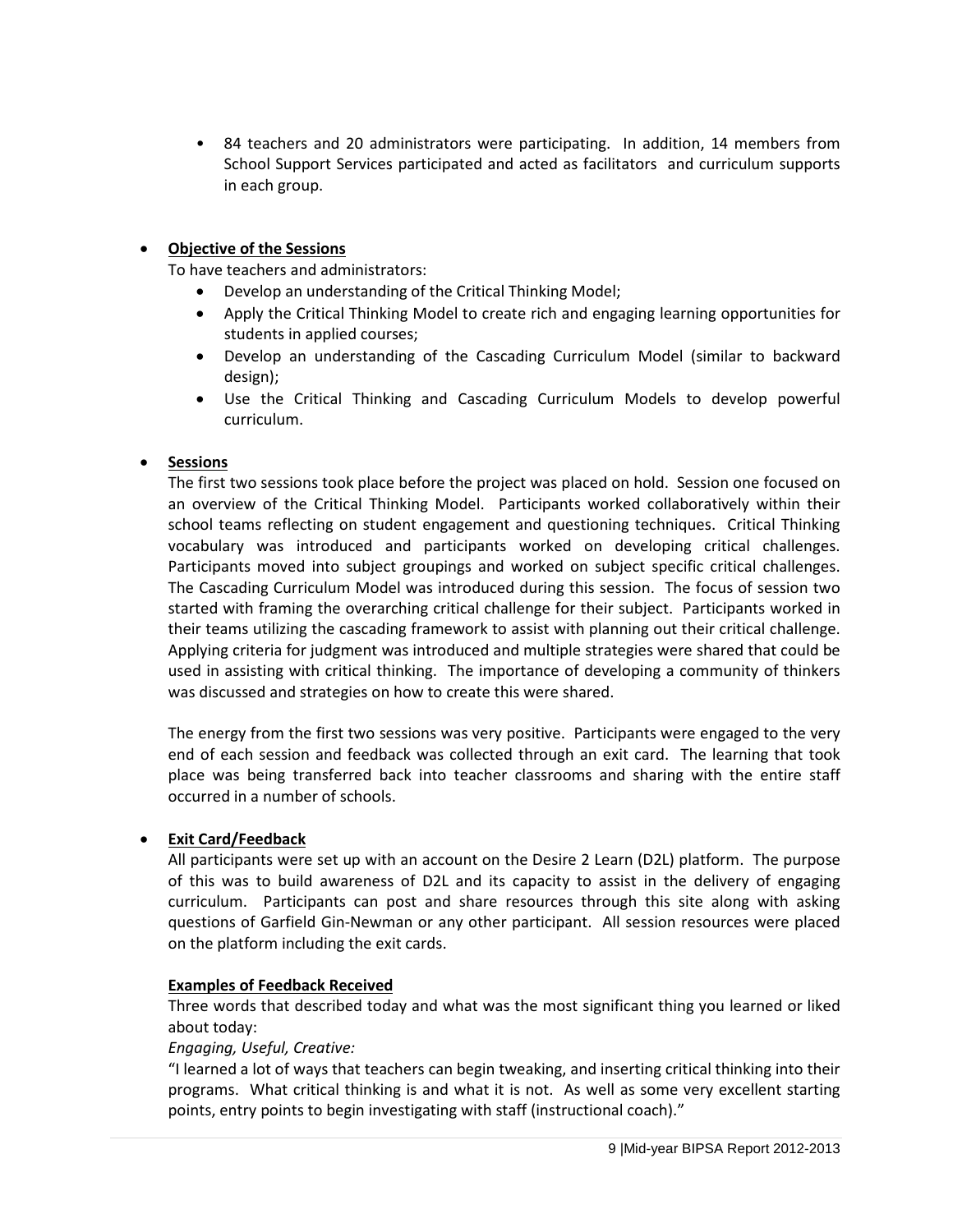### *Informative, Applicable, Simple:*

"I really liked the top down approach where you start with the big questions, or end goal in mind. I also liked how he explained that it is not "make work" it is a matter of enhancing what we are already doing, not starting from scratch (teacher)."

### *Helpful, Exciting, Hands-on:*

"I liked the opportunity to plan and work with like minded people. I also liked how what we did was applicable and the fact that we can take back and use with classes. I also really liked the quick and simple activities (teacher)."

# • **Additional School Based Initiatives that Compliment Critical Thinking Initiative**

The Student Success School Support Initiative (SSSSI) and Demonstration of Learning Projects also focus on the applied level learner. School initiatives are reinforced through the Critical Thinking initiative. Ongoing monitoring and dialogue among all partners have been key to gains in Credit Accumulation goals. Data is collected and shared among all partners in our students' learning goals depending on the specificity of this information (Superintendents-System Achievement Leaders-Principals/Vice-Principals-Teachers-Students-Parents).

### • **Additional School and System Based Efforts to Recapture At-Risk Students**

Through collating and sharing information of at-risk students that have either left school before graduating, or have simply ceased attendance at school, monthly monitoring and reaching out to this population has rendered success in their reengagement of pursuing their Ontario Secondary School Diploma (OSSD). Through Reengagement Initiatives throughout our schools, along with the Supervised Alternative Learning (SAL), our board has been successful in finding these students, as well as providing them an education that suits their needs at this point in time. For some, simply reaching out to them and timetabling them back to their high school took place, however for the majority, reaching out to them and empowering each student to pursue their education through the various Alternative Programs provided by our board to meet their needs: Engage; Connect; College Link: Militia Co-op; NI-AGRA On-line Co-op; Young Mom's; RISE YMCA; RISE Outreach; Niagara Link; Connecting to College; Project Turnaround; Bridge; EdVance Outreach; eLearning; paid Co-op.

The above mentioned student-centered differentiated means of delivering an education for these reengaged students has rendered success, along with the Literacy, Numeracy, and Critical Thinking strategies.

# **SPECIAL EDUCATION**

All aspects of the Curriculum, Student Success initiatives incorporate support for students with Special Education needs in the DSBN. There is not a separate pathway but a continuum of services and supports embedded into initiatives and system wide "roll outs" such as Growing Success PD, Report Card Writing sessions, Grade 8 to 9 Transition activities. IT for Learning and ELP Team are two examples where Special Education staff are embedded on these teams. This has been an effective way to support teachers and students in classrooms where a differentiated approach to learning is needed to meet a variety of needs. These two teams support an early intervention model that look at the continuum of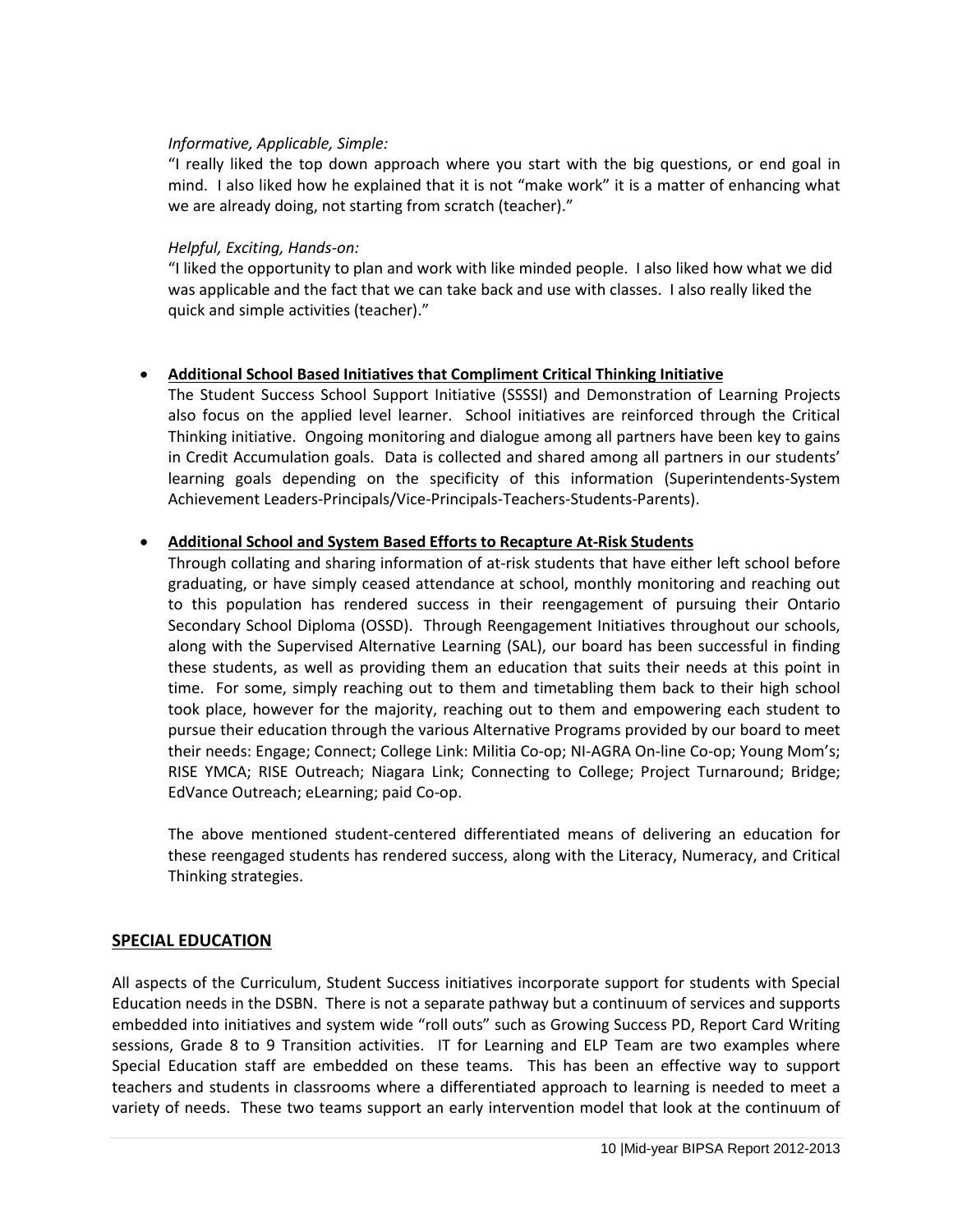"good for all" to "specific and necessary for some." School teams appreciate the multi–disciplinary approach to support their instructional practices.

### **Special Education - Specific Initiatives**

### • **Individual Education Plans**

Modified/Alternative Curriculum Individual Education Plans (IEPs) are the key to successful programming and student achievement for some students. The Special Education team has taken on a system-wide IEP Internal Audit. The goal is to complete an in-depth review of each schools Individual Education Plans (IEPs) looking for accuracy in accordance with Ministry requirements and the quality of measurable goals as well as assessment of these goals. The end product of the review is a Principal Summary outlining strengths and next steps specific to their school. Each Principal will receive a customized plan to improve the Individual Education Plans (IEPs) at their building. The plan will include areas of need, a plan of support from Special Education team and the offer of secondment to work with teachers at their school. Common needs across the system will be addressed and embedded at our Special Education Resource Teacher /Learning Resource Teacher (SERT/LRT) meetings.

### • **Reframing the focus and concept of Low Enrolment classes in DSBN**

Classes were renamed to focus on modified and alternative programming being offered rather than exceptionality of the students in the program. Student profiles, program descriptions and anticipated outcomes were all established and an effort towards meaningful inclusions and skill development that supports students' success in integrated opportunities has become the focus.

# • **Small Scale –Highly Intense Intervention Strategies/Programs**

Cogmed working memory training is an evidenced based program designed to help students improve their attention by training their working memory. The intense program is computer based, 5 days a week for 5 weeks for 40 minutes a day. It is a small scale, high level intervention used as a result of individual student full scale language assessments that have completed by Speech Language Pathologists. We have implemented this at two schools with a caseload of 4 - 7 students to date.

#### • **Remediation Plus**

This program continues to be an intervention used with small groups as well as where appropriate embedded into the Literacy block for Grade 1-2 classes that lack literacy readiness skills.

# • **Friends for Life**

Each school has the opportunity to have one Primary class participate in the Friends for Life Program – evidence based program focusing on resilience building and decrease of anxiety to support students in being well and prepared for academic and social challenges.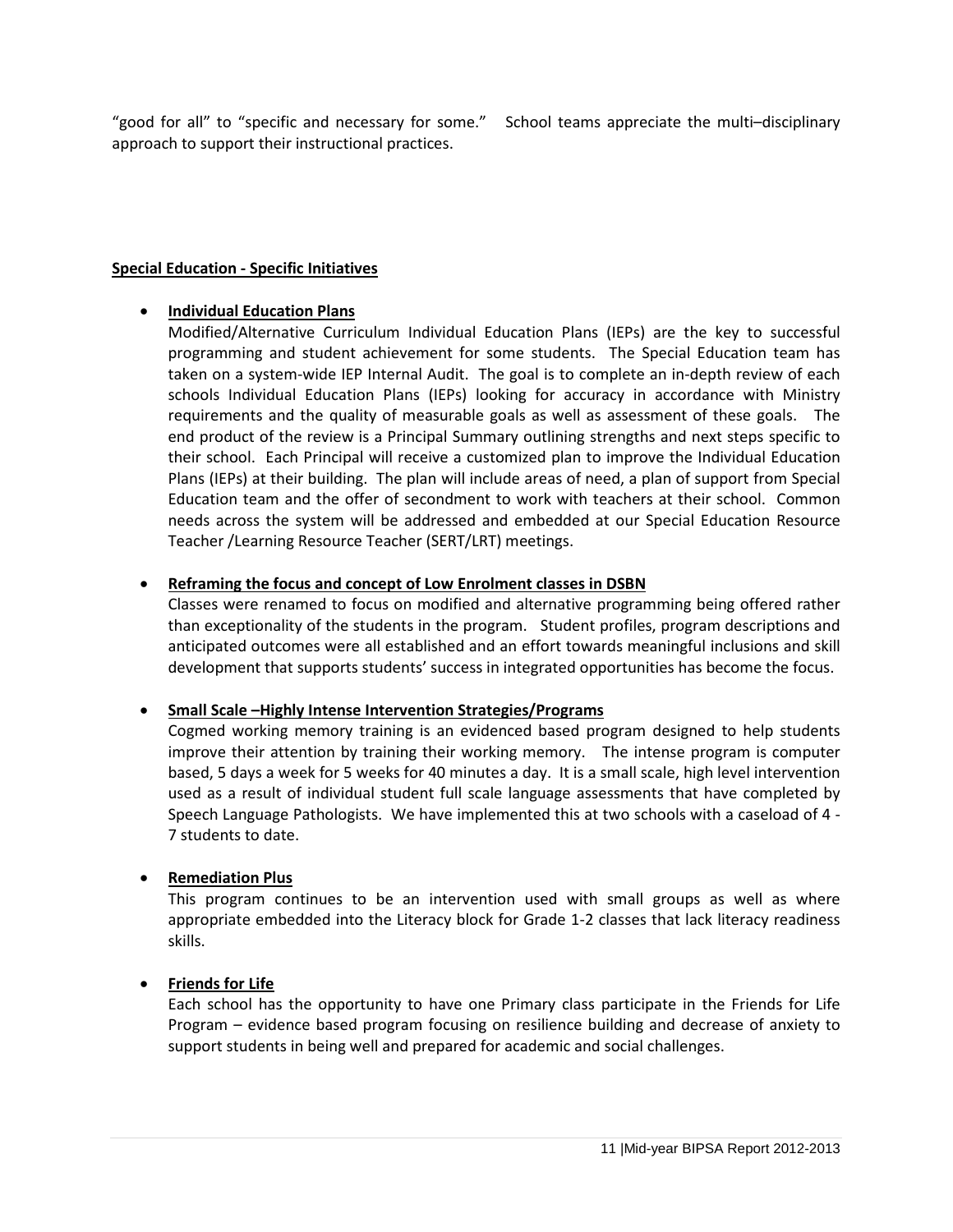# **DSBN BOARD IMPROVEMENT PLAN FOR STUDENT ACHIEVEMENT**

# **CORPORATE SERVICES 2012-2013**

| <b>ORGANIZATION</b><br><b>GROUP AND LINK</b><br><b>TO STUDENT</b><br><b>ACHIEVEMENT</b>                                                                                                                                                                                          | <b>INITIATIVE</b>                                                                                                                                                                       | <b>SCHEDULE</b>                 | <b>RESPONSIBILITY</b>           | <b>STATUS</b><br><b>JANUARY 2013</b>                                                |
|----------------------------------------------------------------------------------------------------------------------------------------------------------------------------------------------------------------------------------------------------------------------------------|-----------------------------------------------------------------------------------------------------------------------------------------------------------------------------------------|---------------------------------|---------------------------------|-------------------------------------------------------------------------------------|
| <b>PURCHASING AND</b><br><b>CENTRAL SERVICES</b>                                                                                                                                                                                                                                 |                                                                                                                                                                                         |                                 |                                 |                                                                                     |
| Provide an easy process<br>for schools to obtain goods<br>and necessary services,<br>therefore minimizing time<br>and effort associated with<br>school administration, and<br>maximizing time to support<br>teaching and learning.                                               | Implementation of a<br><b>Purchasing Portal</b><br>including purchasing<br>e-catalogues                                                                                                 | Begin:<br>September<br>2012     | Joe Weinberg                    | Staples on-line<br>purchasing complete                                              |
|                                                                                                                                                                                                                                                                                  | Enhancement of<br>school cafeteria<br>services through the<br>implementation of a<br><b>Food Services</b><br><b>Advisory Committee</b>                                                  | Implementation:<br>October 2012 | Joe Weinberg                    | Committee formed.<br>1 <sup>st</sup> meeting in February                            |
|                                                                                                                                                                                                                                                                                  | Establish a<br>professional<br>development plan<br>for each Purchasing<br>and Central<br>Services department<br>staff member                                                            | December<br>2012                | Joe Weinberg                    | Complete                                                                            |
| <b>LEGAL SERVICES</b>                                                                                                                                                                                                                                                            |                                                                                                                                                                                         |                                 |                                 |                                                                                     |
| Provide legal advice,<br>support and preventative<br>measures to schools,<br>senior administration and<br>Trustees, minimizing<br>efforts and avoiding the<br>distractions associated<br>with legal issues which<br>divert time and funding<br>away from student<br>achievement. | Address Board<br>property ownership<br>and title deficiencies<br>for the purpose of<br>the potential sale of<br><b>Board properties</b><br>and for capital<br>project<br>implementation | $2012 - 2014$                   | <b>Brenda Stokes</b><br>Verworn | On-going                                                                            |
|                                                                                                                                                                                                                                                                                  | Provide support for<br>administrators in<br>safe schools<br>initiatives, e.g.<br><b>Threat Assessment</b><br>Protocol and Bill 13.                                                      | 2012-13                         | <b>Brenda Stokes</b><br>Verworn | Protocol has been drafted<br>Training for community<br>partners on March 5,<br>2013 |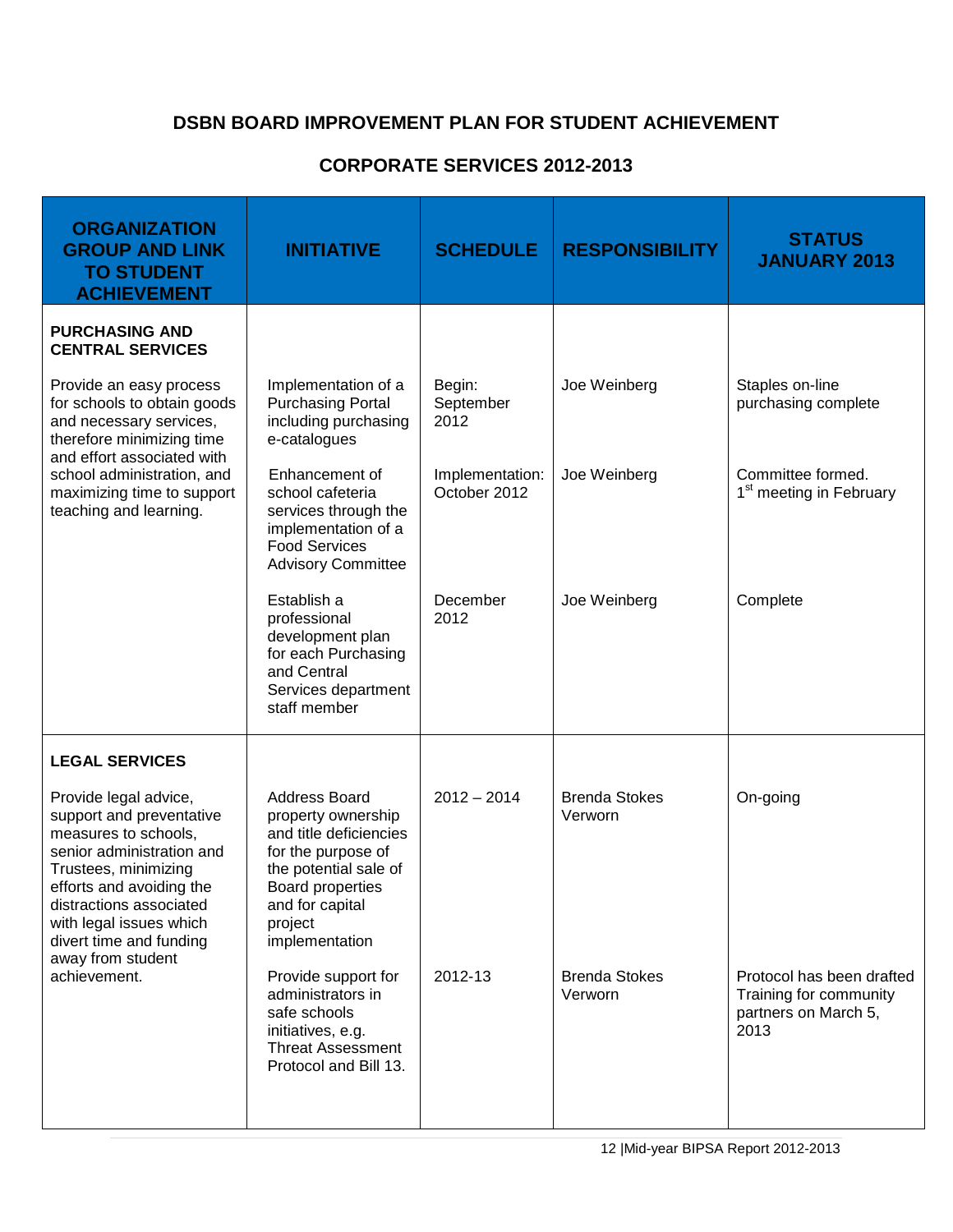| <b>ORGANIZATION</b><br><b>GROUP AND LINK</b><br><b>TO STUDENT</b><br><b>ACHIEVEMENT</b>                                                                                                                                                                     | <b>INITIATIVE</b>                                                                                                                                                     | <b>SCHEDULE</b>                                      | <b>RESPONSIBILITY</b> | <b>STATUS</b><br><b>JANUARY 2013</b>                    |
|-------------------------------------------------------------------------------------------------------------------------------------------------------------------------------------------------------------------------------------------------------------|-----------------------------------------------------------------------------------------------------------------------------------------------------------------------|------------------------------------------------------|-----------------------|---------------------------------------------------------|
| <b>FACILITY SERVICES -</b><br><b>OPERATIONS</b>                                                                                                                                                                                                             |                                                                                                                                                                       |                                                      |                       |                                                         |
| Provide a quality teaching,<br>learning and work<br>environment that is safe,<br>healthy, and accessible,<br>and conducive for teaching                                                                                                                     | Develop standards for<br>cleaning and<br>operations with focus<br>on quality control and<br>a work loading system                                                     | Resource Plan:<br>May 2013<br>Standards-<br>Dec 2013 | Joe Weinberg          | Green products used now                                 |
| and learning.                                                                                                                                                                                                                                               | <b>Promote Community</b><br>Outreach and<br>Partnerships through<br>a Community<br><b>Outreach Conference</b><br>to showcase<br>partnerships and<br>sharing resources | April 2013                                           | Joe Weinberg          | Planning underway                                       |
|                                                                                                                                                                                                                                                             | Implement Phase 2 of<br>video surveillance and<br>new electronic access<br>at schools                                                                                 | September<br>2012 to June<br>2013                    | Joe Weinberg          | Phase II underway<br>• Elem Jan 2013<br>• Sec June 2013 |
| <b>FINANCIAL SERVICES</b><br><b>AND PAYROLL</b><br><b>SERVICES</b>                                                                                                                                                                                          |                                                                                                                                                                       |                                                      |                       |                                                         |
| Provide efficient and<br>effective services, and<br>timely / sound decision<br>support to create a solid<br>financial base, while<br>minimizing administrative<br>effort so that maximum<br>resources and attention<br>can focus on student<br>achievement. | Implement an on-line<br>donation program for<br>schools                                                                                                               | April 2013                                           | Joe Weinberg          | In progress<br>February 2013 rollout                    |
|                                                                                                                                                                                                                                                             | Implement on-line<br>payments for schools                                                                                                                             | $Plan$ – June<br>2013<br>$Impln - June$<br>2014      | Joe Weinberg          | Evaluation of systems in<br>progress                    |
|                                                                                                                                                                                                                                                             | Initiate PCards for<br>schools /<br>administrative<br>departments                                                                                                     | June 2013                                            | Joe Weinberg          | In progress<br>February 2013<br>implementation          |
|                                                                                                                                                                                                                                                             | Execute Phase 2 of<br>the automated time-<br>sheets for employee<br>groups                                                                                            | September 2013                                       | Joe Weinberg          | Secondary Occasional<br>Tchrs going live                |
|                                                                                                                                                                                                                                                             | Develop a Multi-Year<br><b>Financial Plan</b>                                                                                                                         | June 2013                                            | Joe Weinberg          | Concept under<br>development                            |

13 |Mid-year BIPSA Report 2012-2013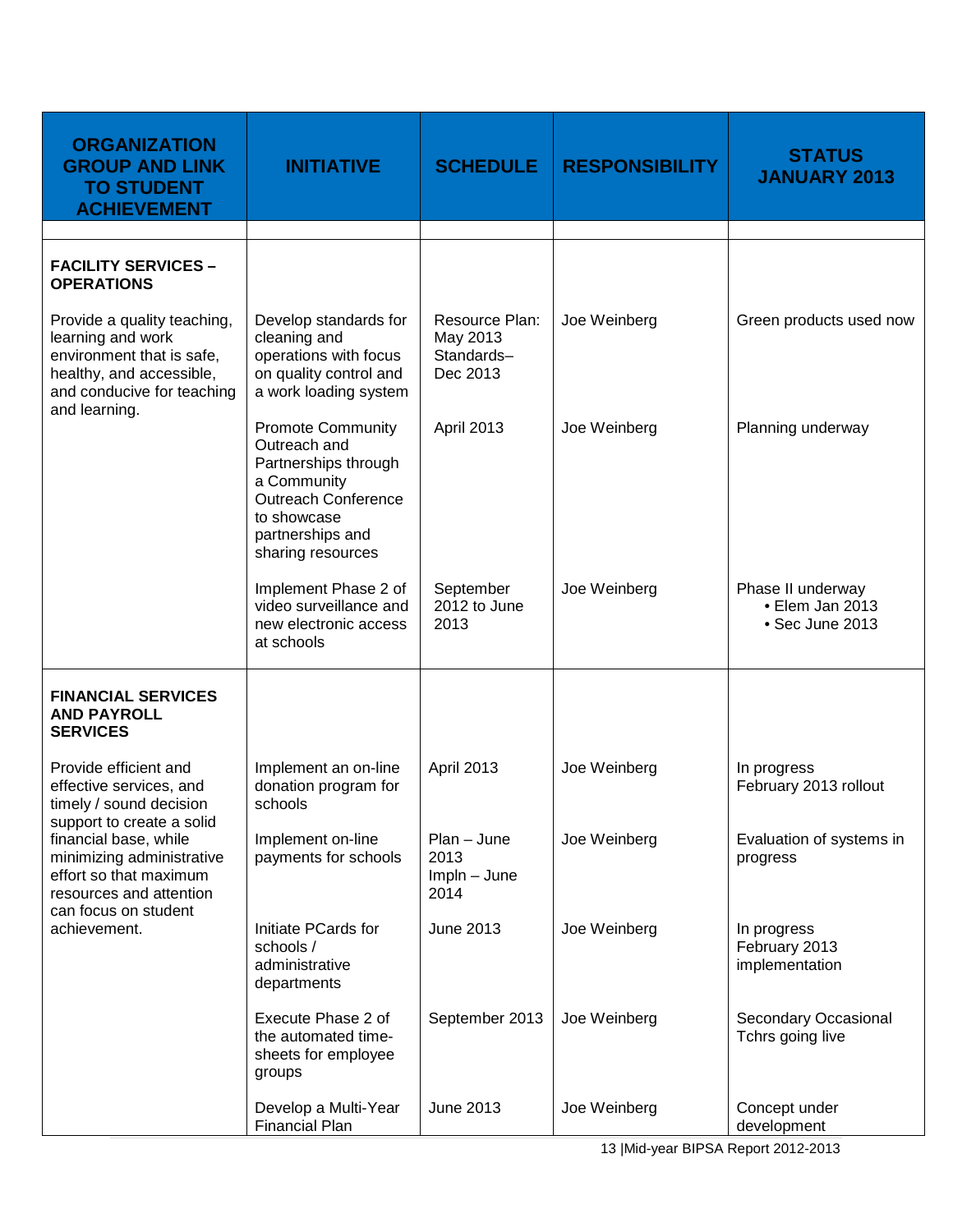| <b>ORGANIZATION</b><br><b>GROUP AND LINK</b><br><b>TO STUDENT</b><br><b>ACHIEVEMENT</b>                       | <b>INITIATIVE</b>                                                                                                | <b>SCHEDULE</b>                                | <b>RESPONSIBILITY</b> | <b>STATUS</b><br><b>JANUARY 2013</b>                                                                                           |
|---------------------------------------------------------------------------------------------------------------|------------------------------------------------------------------------------------------------------------------|------------------------------------------------|-----------------------|--------------------------------------------------------------------------------------------------------------------------------|
|                                                                                                               |                                                                                                                  |                                                |                       |                                                                                                                                |
| <b>FACILITY SERVICES -</b><br><b>PROJECTS AND</b><br><b>MAINTENANCE</b>                                       |                                                                                                                  |                                                |                       | Capital priorities                                                                                                             |
| Provide capital work and<br>decision support for safe,<br>energy efficient, accessible<br>and environmentally | Complete Major<br><b>Capital New</b><br>Construction &<br>Renovations                                            |                                                |                       | approved for General<br>Vanier and Forestview                                                                                  |
| friendly buildings and<br>learning facilities which                                                           | - Gordon School,<br>Welland                                                                                      | January 2013                                   | Joe Weinberg          | Well underway                                                                                                                  |
| support program and<br>curriculum enhancements<br>and improve learning                                        | - Construction of<br>new Welland<br>elementary<br>school                                                         | September 2013                                 | Joe Weinberg          | Underway - June<br>completion                                                                                                  |
| opportunities for students.                                                                                   | - General Vanier,<br><b>Fort Erie</b>                                                                            | Sept. 2013/Dec.<br>2013                        | Joe Weinberg          | Tender in January 2013                                                                                                         |
|                                                                                                               | - Woodend<br>Environmental<br>Centre                                                                             | December 2013                                  | Joe Weinberg          | Environmental Study in<br>progress                                                                                             |
|                                                                                                               | Implement Full Day<br>Kindergarten Program<br>Capital Projects for<br>Year 4 and Plan for<br>Year <sub>5</sub>   | Year 4 - Sept<br>2013<br>Year 5 - Sept<br>2014 | Joe Weinberg          | $Yr$ 4 - Jan-Feb 2013<br>Tender<br>Construction<br>spring/summer<br>Yr 5 - Architect approved<br>Tender in late spring<br>2013 |
|                                                                                                               | Facilitate the<br>consolidation of<br><b>Service Centres</b>                                                     | December 2012                                  | Joe Weinberg          | Completed in November<br>2012                                                                                                  |
|                                                                                                               | <b>Finalization of Good</b><br>Places to Learn<br>capital projects                                               | August 2013                                    | Joe Weinberg          | 2012 projects complete;<br>carry over projects<br>progressing                                                                  |
|                                                                                                               | Implementation of<br>capital requirements<br>as a result of 2011-12<br>ARC decisions                             | September 2013                                 | Joe Weinberg          | St. Catharines Collegiate<br>& Thorold SS<br>Architect appointed -<br>Tender February-March<br>2013                            |
|                                                                                                               | Design a business<br>case for the<br>establishment of an<br>Energy Management /<br>Sustainability<br>Coordinator | <b>June 2013</b>                               | Joe Weinberg          | To be determined                                                                                                               |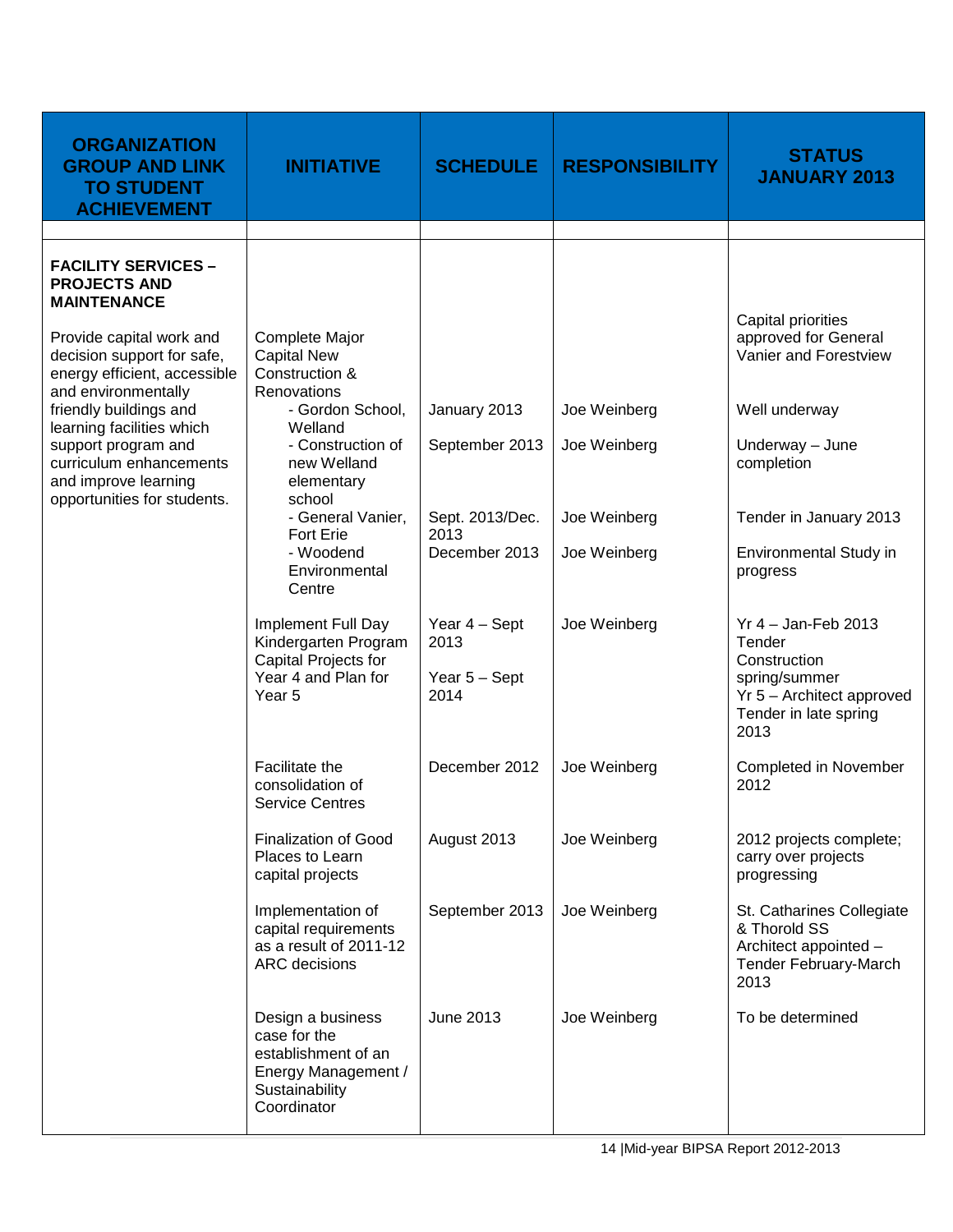| <b>ORGANIZATION</b><br><b>GROUP AND LINK</b><br><b>TO STUDENT</b><br><b>ACHIEVEMENT</b>                                                                                                  | <b>INITIATIVE</b>                                                                                                                              | <b>SCHEDULE</b>  | <b>RESPONSIBILITY</b>       | <b>STATUS</b><br><b>JANUARY 2013</b> |
|------------------------------------------------------------------------------------------------------------------------------------------------------------------------------------------|------------------------------------------------------------------------------------------------------------------------------------------------|------------------|-----------------------------|--------------------------------------|
| <b>INFORMATION</b><br><b>TECHNOLOGY</b><br><b>SERVICES (ITS)</b>                                                                                                                         |                                                                                                                                                |                  |                             |                                      |
| Provide the infrastructure,<br>services and support to<br>promote 21 <sup>st</sup> century<br>teaching, learning and<br>business processes.                                              | Address the current<br>deficiencies<br>associated with the<br>Board's network and<br>physical data centre<br>facility                          | August 2013      | Joe Weinberg                | Engineering firm selected            |
|                                                                                                                                                                                          | Continued<br>development of the<br><b>ITS Professional</b><br>Development Team<br>throughout our<br>educational setting                        | <b>June 2013</b> | Joe Weinberg / Sue<br>Greer | To be determined                     |
|                                                                                                                                                                                          | Develop a strategy for<br>a future learning<br>platform, Learning<br>Management System<br>(LMS)                                                | <b>June 2013</b> | Sue Greer                   | To be determined                     |
| <b>COMMUNICATION AND</b><br><b>PUBLIC RELATIONS</b>                                                                                                                                      |                                                                                                                                                |                  |                             |                                      |
| Provide professional<br>communication services<br>and expertise to assist in<br>shaping a positive<br>educational culture within<br>the school organization<br>and the school community, | Further prescribe the<br>Visual Identity Guide<br>for senior staff,<br>administrators,<br>managers and support<br>staff                        | January 2013     | Kim Yielding                | Phase 2 Implementation<br>June 2013  |
| through building strong<br>public confidence and<br>relationships, embracing<br>innovation, and promoting                                                                                | Improve customer<br>service through the<br>SWI                                                                                                 | June 2013        | Kim Yielding                | On-going                             |
| stories that reflect student<br>achievements and<br>successes.                                                                                                                           | Conduct training for<br>senior staff,<br>administrators, senior<br>managers and support<br>staff on professional<br>communication<br>practices | <b>June 2013</b> | Kim Yielding                | On-going                             |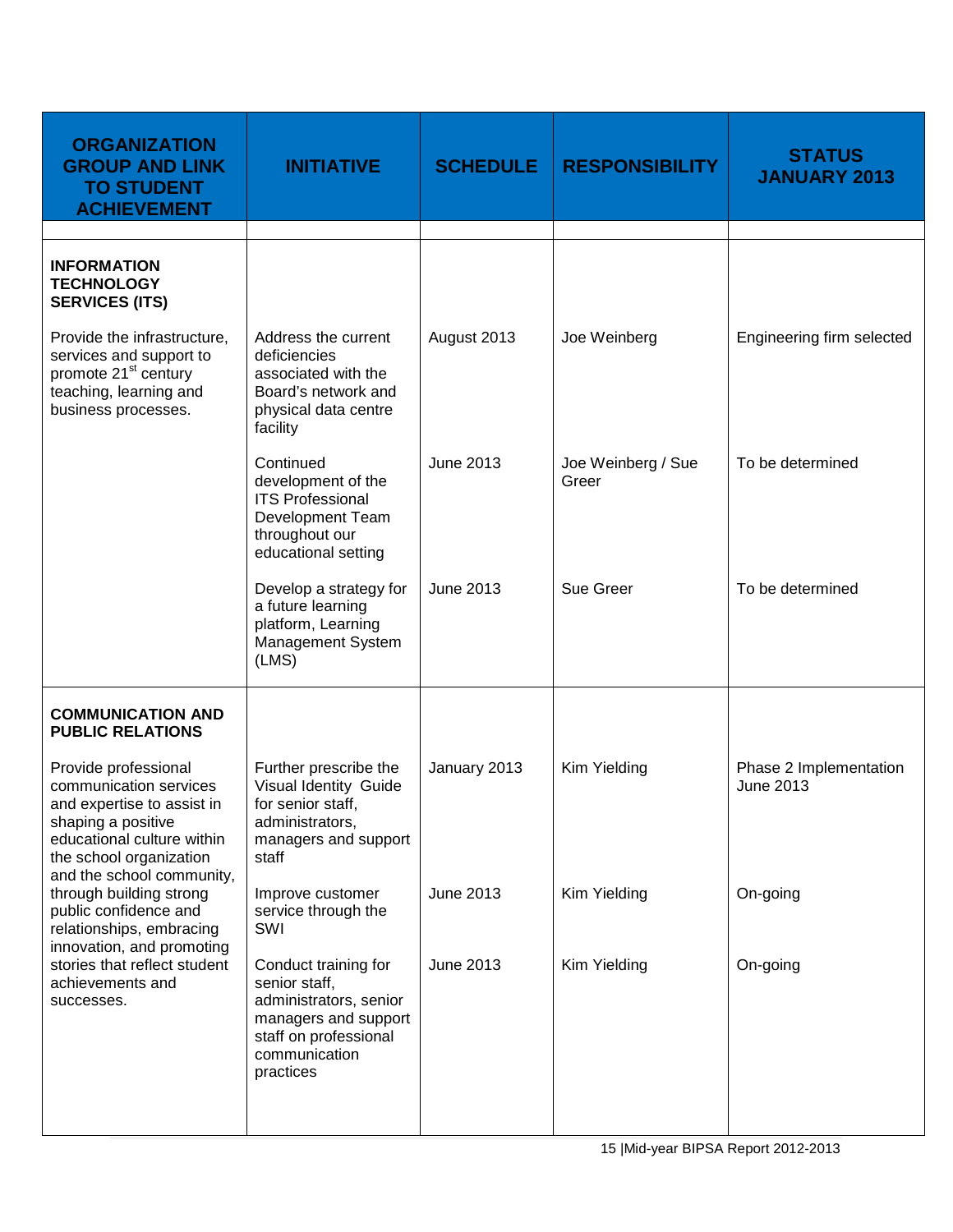| <b>ORGANIZATION</b><br><b>GROUP AND LINK</b><br><b>TO STUDENT</b><br><b>ACHIEVEMENT</b>                              | <b>INITIATIVE</b>                                                                                                                                          | <b>SCHEDULE</b>                                   | <b>RESPONSIBILITY</b> | <b>STATUS</b><br><b>JANUARY 2013</b>                                                                                                                                                                                             |
|----------------------------------------------------------------------------------------------------------------------|------------------------------------------------------------------------------------------------------------------------------------------------------------|---------------------------------------------------|-----------------------|----------------------------------------------------------------------------------------------------------------------------------------------------------------------------------------------------------------------------------|
| <b>BUSINESS SERVICES</b><br>Provide a managed<br>system for the custody of<br>academic and business<br>records.      | <b>Establish Records</b><br>Management function,<br>including policies,<br>procedures, retention<br>schedules and records<br>/ digital records<br>strategy | <b>June 2013</b>                                  | Joe Weinberg          | Records Management<br>Officer to be in place<br>early 2013                                                                                                                                                                       |
|                                                                                                                      | Develop a fraud<br>management<br>policy/procedure.                                                                                                         | <b>Fall 2013</b>                                  | Joe Weinberg          | To be determined                                                                                                                                                                                                                 |
| <b>PLANNING</b>                                                                                                      |                                                                                                                                                            |                                                   |                       |                                                                                                                                                                                                                                  |
| Prepare enrolment plans<br>and facility needs to<br>provide exemplary schools<br>for teaching and learning           | Initiate and carry out<br>approved schedule of<br>ARC reviews to<br>enhance student<br>programming and<br>reduce underutilized<br>school spaces            | As per schedule<br>approved by<br><b>Trustees</b> | Cam Hathaway          | East and South Lincoln<br><b>Elementary Schools and</b><br>South St. Catharines<br><b>Elementary Schools:</b><br>Recommendations to be<br>presented in mid-<br>February 2013<br>Fort Erie Corridor:<br>Report in late March 2013 |
|                                                                                                                      | Seek opportunities for<br>further efficiencies in<br>Student<br>Transportation.                                                                            |                                                   |                       | High E&E rating achieved<br>- January 2013                                                                                                                                                                                       |
| <b>HUMAN RESOURCES</b>                                                                                               |                                                                                                                                                            |                                                   |                       |                                                                                                                                                                                                                                  |
| Provide plans, services<br>and support to ensure<br>DSBN staff are capable,<br>healthy, motivated and<br>productive. | Implement Phase II of<br>Attendance<br>Management (joint<br>with Business<br>Services / Payroll)                                                           | December 2012                                     | Jim Morgan            | Attendance Management<br>Phase II (ETFO/CUPE)<br>implemented September<br>2012.                                                                                                                                                  |
|                                                                                                                      | Wellness<br>Development                                                                                                                                    | On-going                                          | Jim Morgan            | <b>Wellness Committee</b><br>Meetings<br>June 21, 2012<br>November 18, 2012<br>February 12, 2013                                                                                                                                 |

16 |Mid-year BIPSA Report 2012-2013